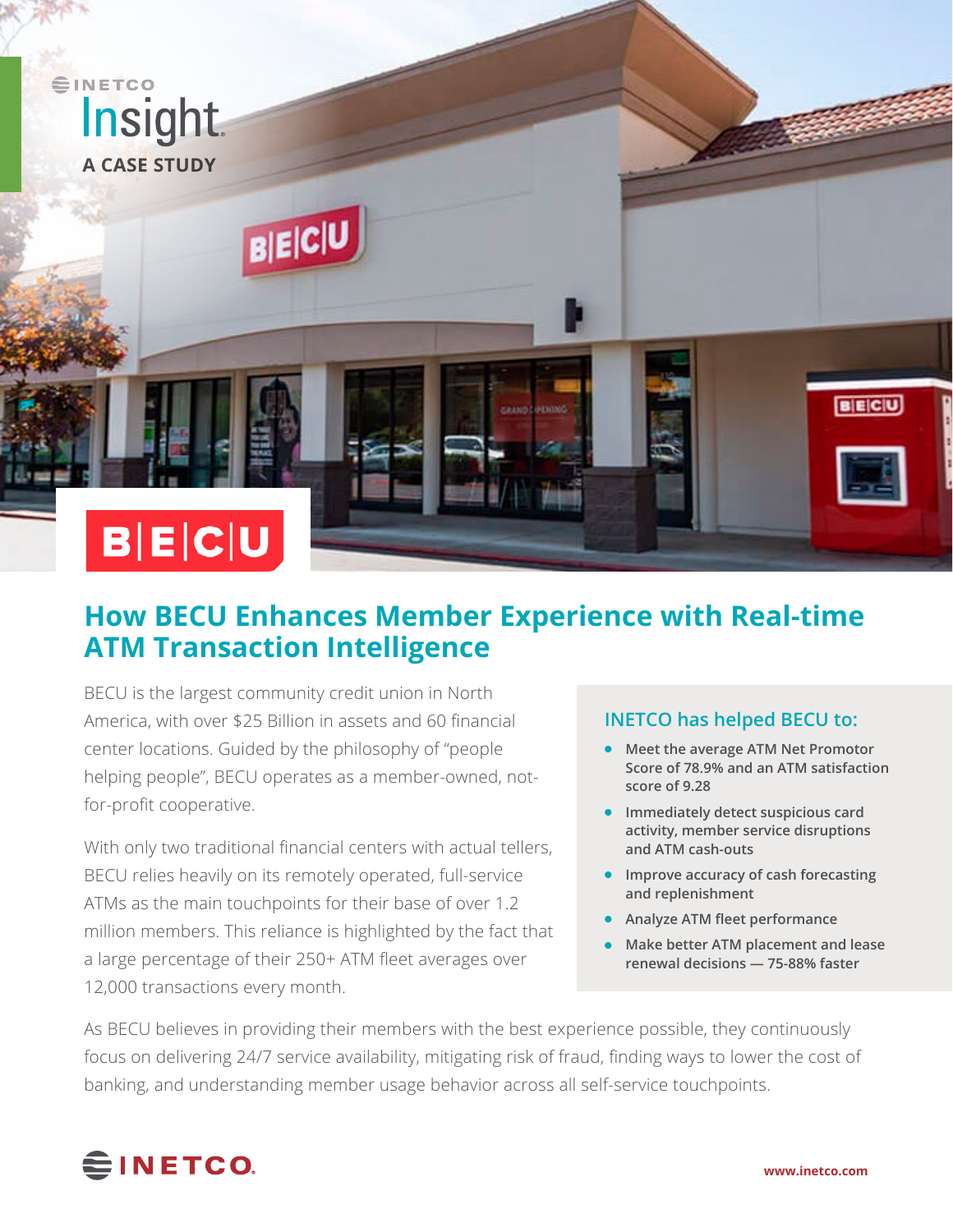## **The Challenge**

Increasingly sophisticated ATMs and a growing number of member self-service options has resulted in BECU experiencing exponential growth in transaction data volumes.

## **Meeting the ATM service needs and performance expectations of their members**

To align with the ever-changing needs and expectations of their members, BECU knew it was critical to think beyond ATM availability. They needed timely access to customer data that could help them gauge member satisfaction and optimize member experience at each individual ATM. Real-time visibility into when, where, and how members interact was key to understanding usage behaviors and making responsive decisions based on fact, not feel.

## **Protecting against ATM cash-outs**

Furthermore, with the recent high-profile ATM cash-out attacks occurring around the world, BECU knew it was time to re-evaluate their early warning fraud detection capabilities, and make sure they were ready to immediately detect suspicious card activity at BECU ATMs. They recognized the need for another layer of defense against increasingly complex multi-vector attacks. This way they could continue providing their members with the best possible protection from fraudsters.

## **Enabling operational agility and greater efficiency**

As part of their objectives, BECU is also committed to building out an infrastructure that enables and enhances their experience, culture and sustainable growth goals. This includes simplifying systems, creating agile processes to improve the member experience and ensuring their infrastructure supports scalability. A key component to meeting this objective and lowering the cost-to-serve has been to move the majority of primary banking solutions to either partner hosted sites or the BECU Cloud.

In the face of these challenges, BECU turned to real-time transaction data specialists, **[INETCO®](https://www.inetco.com)**, who provided a hosted, Cloud-based transaction monitoring and analytics solution that could meet emerging requirements such as:

- **Gaining end-to-end visibility to make sure that all member and non-member transactions at the ATM are completing as expected**
- **Providing actionable real-time insights to improve the member experience**
- **Centralizing and feeding trusted data to applications of choice, such as a cash management solution**
- **Reducing the time and resources needed to collect, normalize and report on member data**
- **Detecting suspicious activity, ATM cash-outs and multi-vector attacks before major damage is done**

## **The Solution: [INETCO Insight® for Payment Performance Monitoring,](https://www.inetco.com/products-and-services/inetco-insight-for-payment-monitoring/) [Payment Fraud Detection](https://www.inetco.com/products-and-services/inetco-insight-payment-fraud-detection/) and [Payment Analytics](https://www.inetco.com/products-and-services/inetco-insight-for-payment-analytics/)**

BECU first partnered with INETCO to implement INETCO Insight for real-time performance monitoring of their ATM network in 2014. They expanded usage to include on-demand ATM analytics and a cash management data feed in 2015. BECU migrated from their in-house servers and application management to the INETCO Insight Cloud hosted solution in 2020. They also expanded their rules based alerts and machine learning capabilities to detect payment fraud attacks in milliseconds.

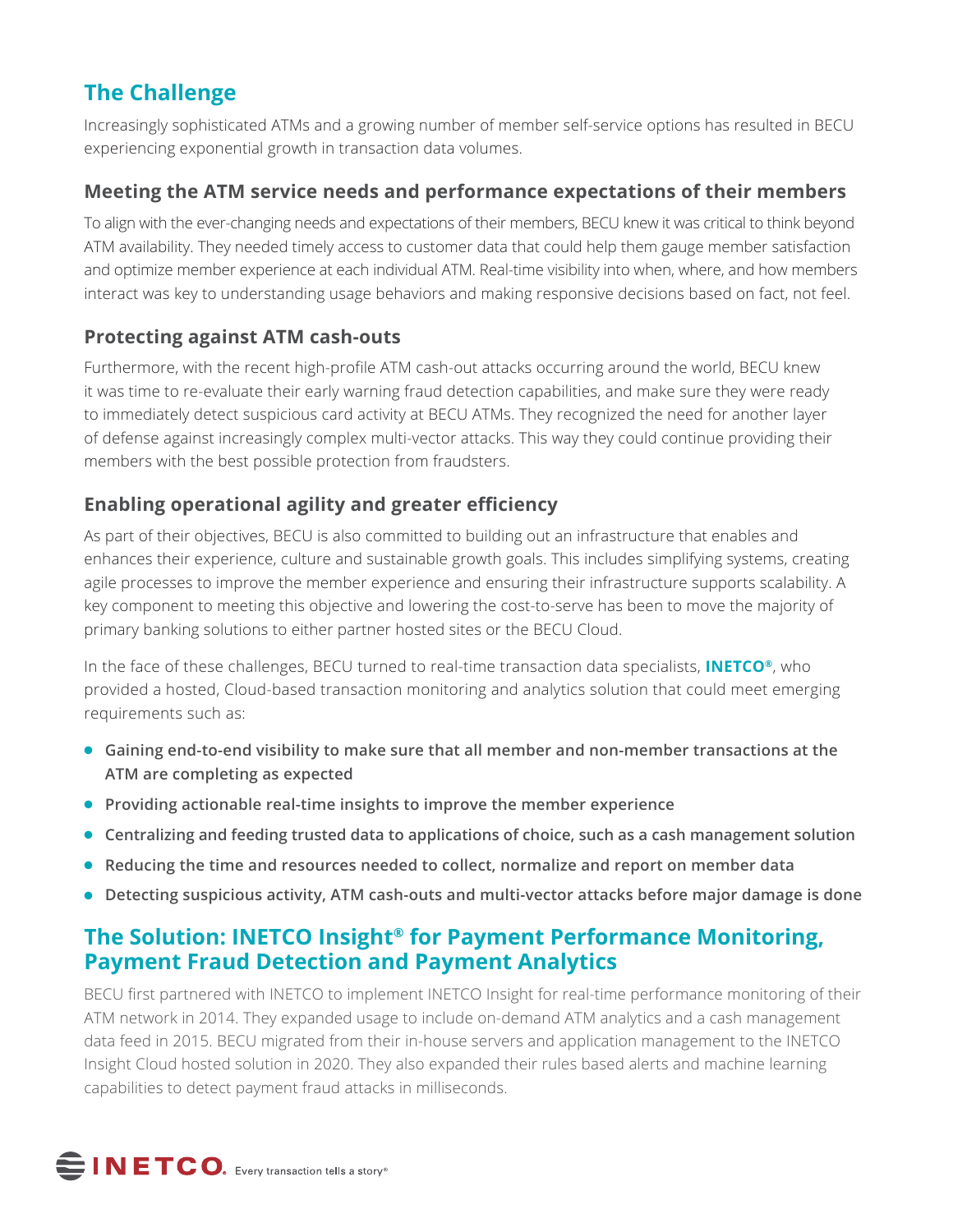- **Lightweight data collection software to capture every ATM transaction in real-time without performance impact or increased security risk**
- **Automated decoding and correlation capabilities to transform raw network data into complete transaction profiles for faster isolation of performance and security issues — anywhere on the endto-end transaction path**
- **Machine learning models and a rules-based alerts engine to implement performance monitoring and payment fraud alerting, risk scoring and predictive behavioral forecasting**
- **Secure and scalable data storage to house rich transaction intelligence and other data sources**
- **On-demand analytics dashboards, an Open RESTful API query interface and data forwarding options to make transaction intelligence easily accessible to any application or organizational team who needs it**

## **Optimizing transaction intelligence gathering across the entire ATM fleet**

The INETCO Insight<sup>®</sup> real-time transaction monitoring and analytics platform is used by BECU to centralize the capture and decoding of all ATM transactions taking place between any of their ATMs and the [CO-OP Financial Services](https://www.co-opfs.org/) payments switch. This real-time platform provides BECU's rules-based ATM fraud detection and performance monitoring alerts, cash management data feed, and on-demand ATM channel performance and member usage analytics.

Unique to INETCO Insight is the ability to decode both the network and the application-level payload information for transaction protocols that are specific to banking, such as NDC+. This gives BECU the ability to parse out all the various message fields, metadata, response/request timings and network communications information contained within every ATM transaction. Stored within a scalable Cloudera Hadoop database, BECU's channel management, cash management, fraud management and ATM operations teams now have access to a secure, centralized storage of "ready to analyze" data that contains valuable information such as:

- Withdrawal/deposit amounts Response and request timings Response codes
- **Transaction status**
- **Terminal IDs**

Required subsets of this rich intelligence are being forwarded to various applications of choice, such as the [Tableau®](https://www.tableau.com/) analytics platform and the [CMS Analytics](https://www.cmsanalytics.com/us/)® cash management solution.



**ATM Profile Dashboard Highlighting Peak Hour - This dynamic analytics dashboard provides BECU with an up-to-date breakdown of transaction activity and the overall revenue performance of any ATM within their fleet.**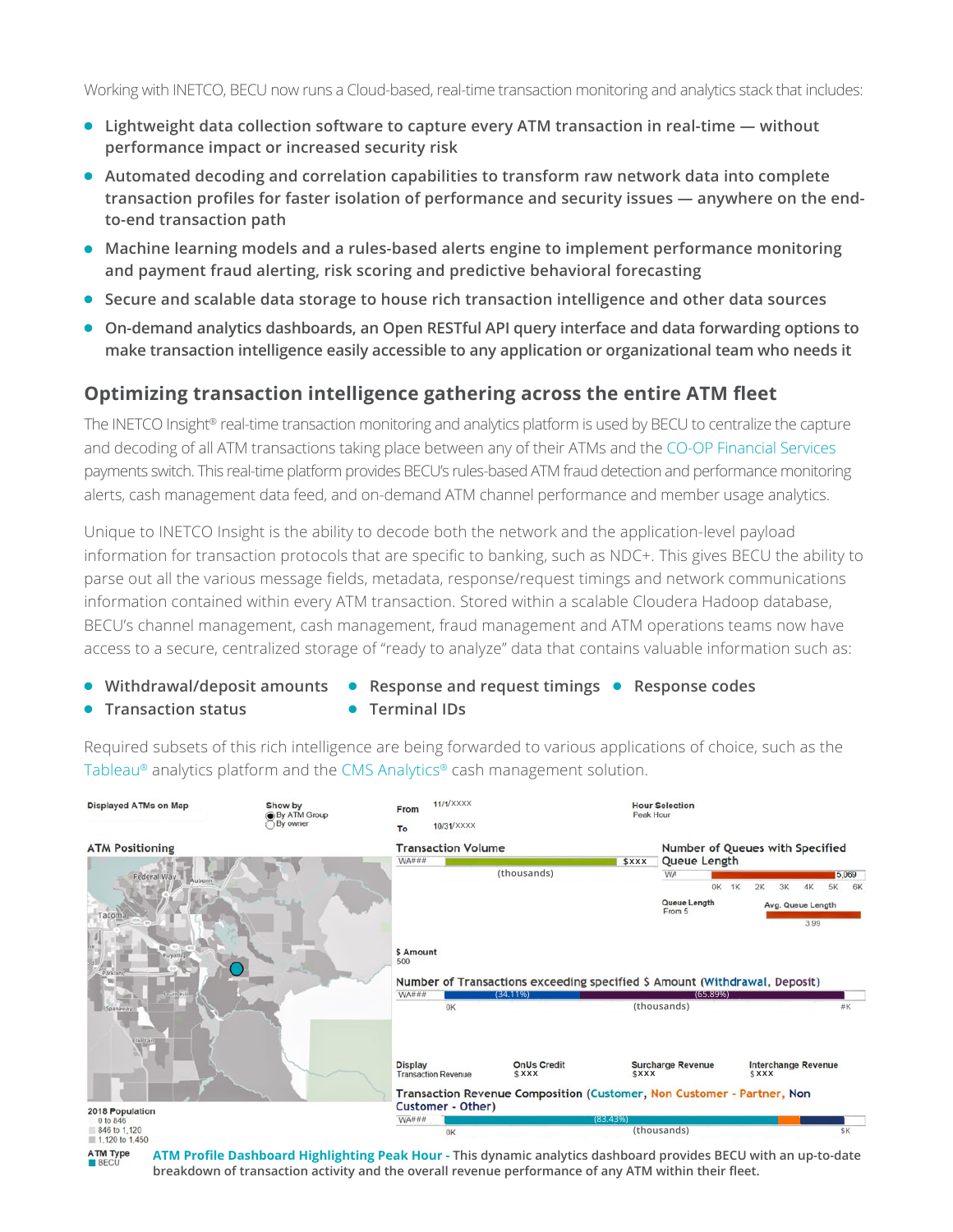## **Speeding up detection of faults, ATM cash-outs and suspicious card activity**

INETCO Insight also features searchable transaction logs and a real-time alerts engine that makes it easy for the ATM operations team to isolate the root cause of transaction slowdowns, failures and hard to detect faults, such as a lack of deposits or cash withdrawals for over two hours on a high volume ATM. In addition to threshold alerts, BECU's fraud management team can also customize rules and adaptive risk scoring algorithms to take immediate action against ATM cash-outs, multi-vector attacks and suspicious card activity such as:

- **Geographic distance between locations of back-to-back transactions on the same card that are not physically possible or likely**
- **A single withdrawal amount exceeds specified limits at an ATM**
- **Number or amount of withdrawals across the ATM fleet, or on a specific ATM, are abnormally high within a specified time frame**
- **Cards reported stolen are used, or there are too many mag stripe transactions at an ATM**
- **Cumulative withdrawal amounts or withdrawal rates in the ATM channel per card exceed threshold limits**
- **Any activity by individuals on the national security sanctions list**
- **Any activity from negative country lists**



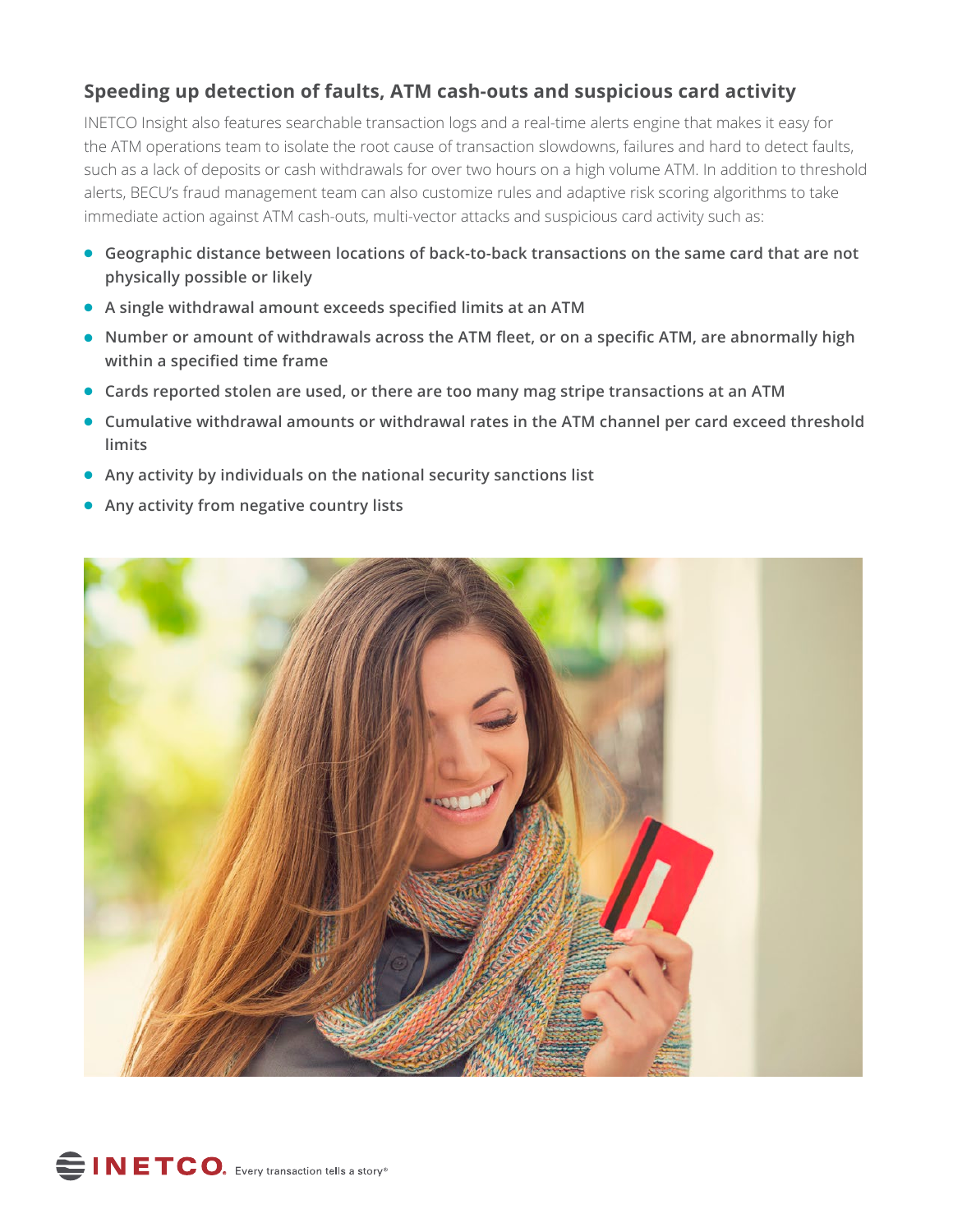#### **Driving ATM channel profitability, speeding up reporting cycles and delivering the best member experience possible**

INETCO Insight for payment analytics is used by BECU's channel management team to analyze ATM transaction data and other complimentary data feeds (ie: BIN list data sets, ATM competitive device location data and demographic density data) in a timely way. Empowered by a user-friendly Tableau interface, INETCO has provided BECU with customized visualization dashboards that are updated on-demand and designed to help answer specific questions, such as:

- **What services are members most likely to perform at the ATM?**
- When are my members running into performance issues?
- What is the breakdown of transactions on each ATM (i.e. On Us, CO-OP, foreign)?
- Which ATMs have too much, or not enough, cash?
- Where should I place my next ATM? Which leases make sense to renew?

Machine learning and predictive algorithms designed specifically for ATM channel analytics are leveraged by BECU to gain real-time, actionable insights on things such as current ATM member queue lengths, predicted channel revenue, cash forecasting, and transaction risk scoring. This is helping to drive operational efficiency, increase security and meet member needs and expectations through improved responsiveness and proactive decision making.



**ATM Placement Dashboard - This dynamic analytics dashboard has helped BECU to reduce the decision making process around where to place new ATMs, or move existing ATMs, from 8-10 hours down to 2-4 hours.**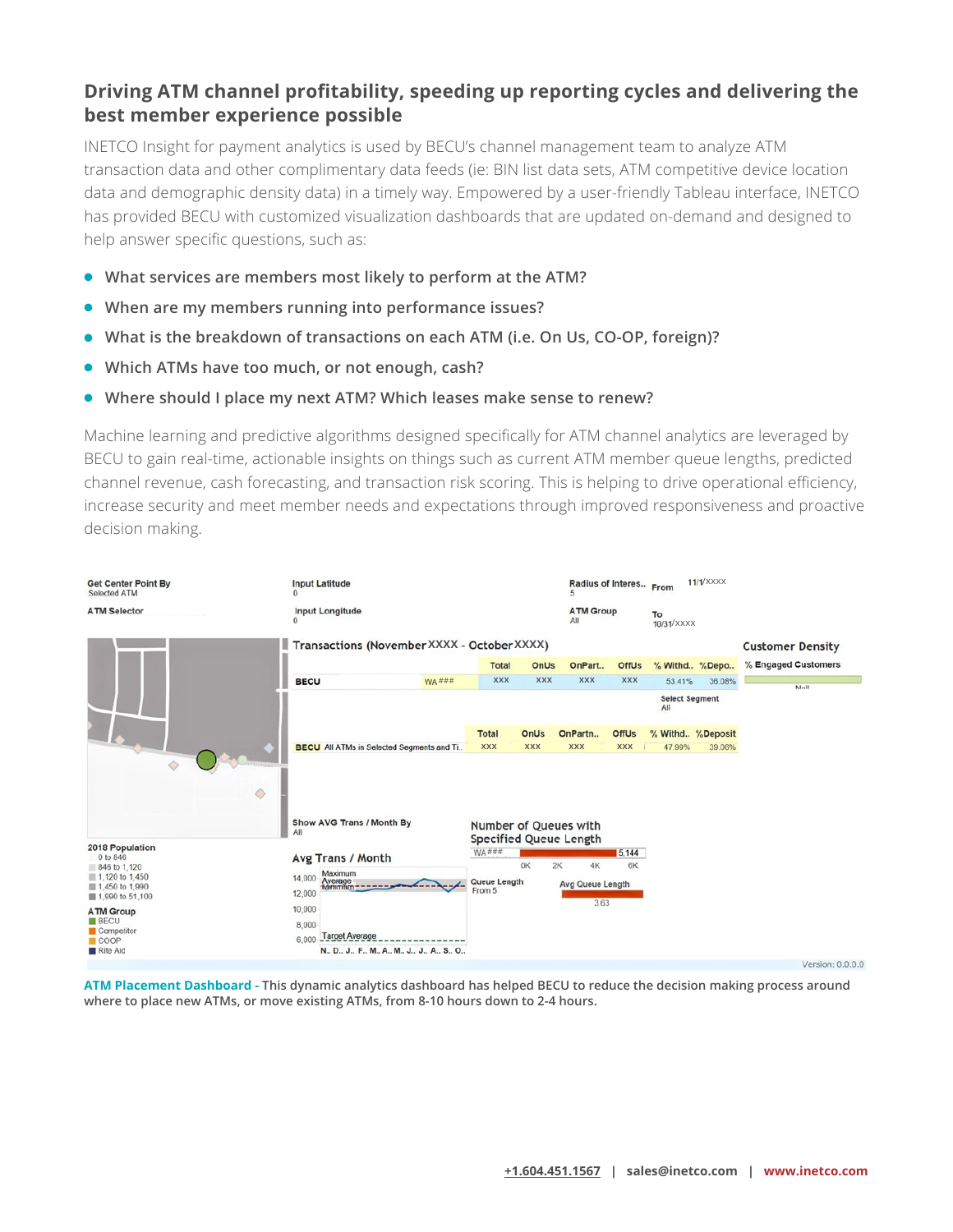#### **Utilizing trusted, actionable transaction intelligence for cash management**

As BECU believes in providing their members with the best possible experience, they offer advanced ATM prompts which include various cash denomination withdrawal options. Accurate cash forecasting and replenishment of every ATM is essential to ensuring undisrupted member service and building ongoing loyalty. Robust transaction data forwarded from INETCO Insight to the CMS Analytics cash management system on a daily basis helps BECU to:

- **Improve cash forecasting, down to the bill denomination level at each ATM**
- **Perform replenishment scheduling with greater accuracy to reduce ATM cash-out scenarios**
- **Monitor cash flow levels at each ATM and move closer towards the goal of 80% cash utilization**

|                                    |                                                                 |                 | <b>KPIs</b>                  | Analysis                    |                              |                      |
|------------------------------------|-----------------------------------------------------------------|-----------------|------------------------------|-----------------------------|------------------------------|----------------------|
| <b>Fleet Insights</b>              |                                                                 |                 |                              | British<br>Columbia         | Manitoba                     |                      |
|                                    | <b>Total 30 Day Withdrawal</b><br><b>Total 30 Day Available</b> |                 |                              |                             | Salkatchewan                 |                      |
|                                    | \$xxx, xxx, xxx                                                 |                 | <b><i>SXXX, XXX, XXX</i></b> | Amerta.                     |                              |                      |
|                                    | Last 30 Days                                                    |                 | 30 Days Prior                |                             |                              |                      |
| <b>Cash Utilization %</b>          | 72.96%                                                          |                 | 72.85%                       |                             |                              | Ontario              |
| <b>Emergency Replenishments</b>    | 3                                                               |                 | $\overline{2}$               |                             |                              |                      |
| <b>Cash Deductions</b>             |                                                                 |                 | $^{\rm 6}$                   | $\bullet$                   | North<br>Dakota              |                      |
| <b>30 Day Utilization Overview</b> |                                                                 |                 |                              |                             | Montana                      | Minimista            |
|                                    | # of ATMs                                                       |                 | % Total                      |                             | South<br><b>Dakota</b>       |                      |
| <b>High Residual Cash</b>          | 73                                                              |                 | 31.33%                       | Orego                       | Wyoming                      |                      |
| <b>Target Utilization</b>          | 159                                                             |                 | 68.24%                       |                             | Nebraska                     | Mova.                |
| <b>Risk of Cash Out</b>            |                                                                 |                 | 0.43%                        |                             | United                       | Indiana<br>Hinors.   |
| Top 5 ATMs in the Last 30 Days     |                                                                 |                 |                              | <b>Novada</b>               | States<br>Colorado<br>Kamas. | Contacto             |
| <b>Utilization Category</b>        | <b>Site Name</b>                                                | ATM             | <b>Cash Utilization %</b>    | California                  |                              |                      |
| <b>High Residual Cash</b>          |                                                                 | XXXXXXXX        | 19.97%                       |                             | $\bullet$<br>New             | fennessee<br>Arkaman |
|                                    |                                                                 | <b>XXXXXXXX</b> | 25.80%                       |                             | Mexico.                      |                      |
|                                    |                                                                 | XXXXXXXX        | 36.60%                       |                             |                              | Gebrau               |
|                                    |                                                                 | XXXXXXXX        | 38.28%                       |                             | Texas                        |                      |
|                                    |                                                                 | <b>XXXXXXXX</b> | 41.20%                       |                             |                              |                      |
| <b>Target Utilization</b>          |                                                                 | <b>XXXXXXXX</b> | 89.85%                       |                             |                              |                      |
|                                    |                                                                 | XXXXXXXX        | 89.55%                       |                             |                              |                      |
|                                    |                                                                 | XXXXXXXX        | 88.50%                       |                             |                              |                      |
|                                    |                                                                 | <b>XXXXXXXX</b> | 88.40%                       |                             | Mexico                       |                      |
|                                    |                                                                 | XXXXXXXX        | 88.24%                       | <b>Utilization Category</b> |                              |                      |
| <b>Risk of Cash Out</b>            |                                                                 | XXXXXXXX        | 93.00%                       | High Residual Cash          | Target Utilization           | Risk of Cash Out     |
|                                    |                                                                 |                 |                              |                             |                              |                      |

**Cash Utilization and KPIs Dashboard - This dynamic analytics dashboard gives BECU a one-stop view into how cash is being utilized at every ATM. They can quickly identify which ATMs have high residual cash, and which are at risk of cash-out situations.**